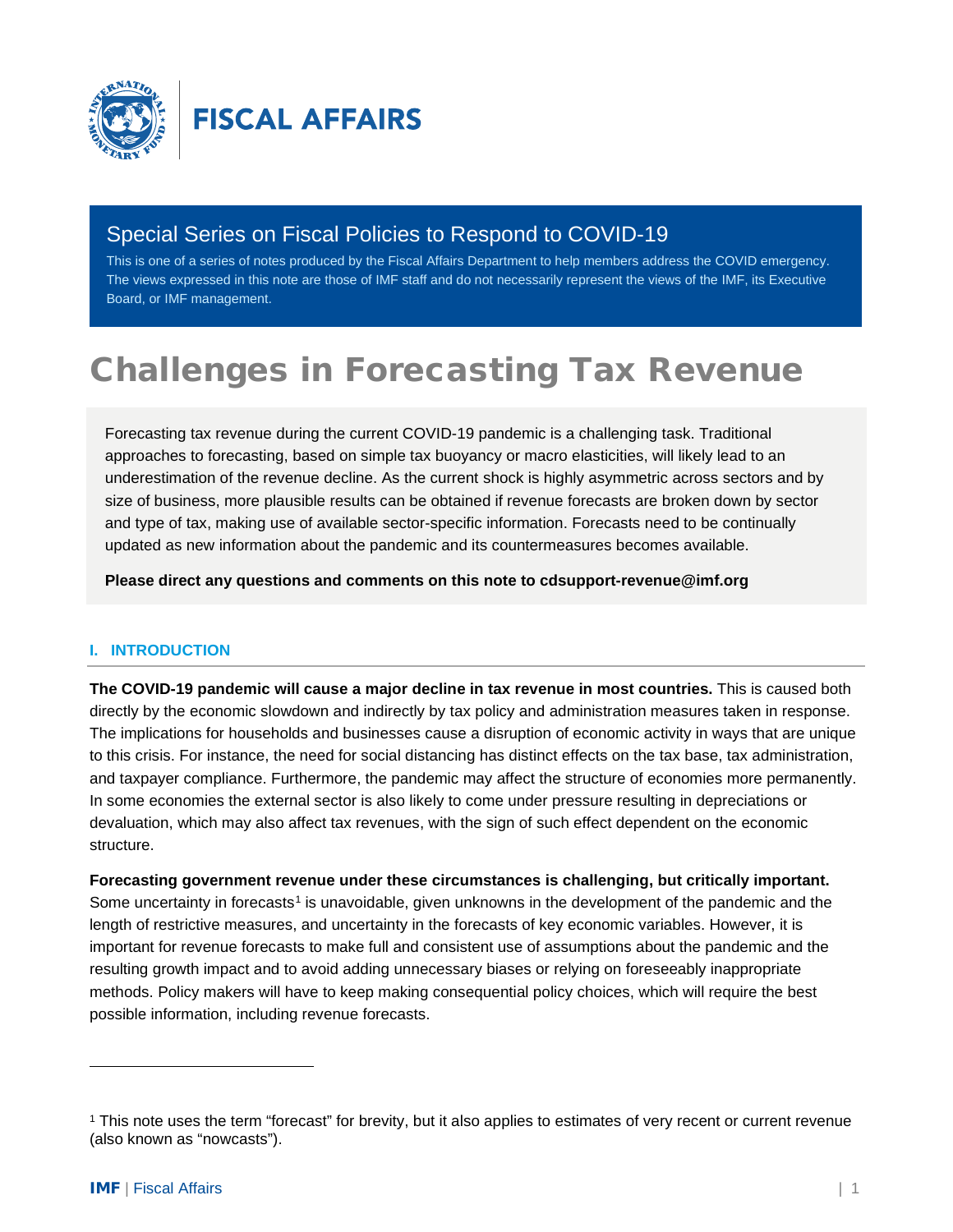**Experience from past pandemics—such as SARS, H1N1, and Ebola—confirms that forecasting is challenging but offers only limited guidance, given their different nature.** These outbreaks differed from COVID-19, with SARS having very limited community spread and H1N1 very low mortality, so neither led to widespread social distancing measures. Even the Ebola outbreak, which had significant impact on Sierra Leone, Liberia, and Guinea generally did not cause negative growth (except in Sierra Leone in 2015).

This note first discusses the main channels through which the pandemic will affect tax and nontax revenue and how those can be incorporated in forecasts. This is followed by several case studies, which show that simple traditional forecasting methods may cause significant errors. The note concludes with a list of lessons for forecasters.

#### **II. COVID-19-SPECIFIC ISSUES FOR REVENUE FORECASTING**

**The frequently-used method of forecasting revenue by applying an aggregate tax buoyancy to GDP forecasts is usually reasonably reliable, but often likely to overestimate revenue during the pandemic.** The buoyancy is the percent change in total tax revenue resulting from one percent change in GDP.[2](#page-1-0) The buoyancy thus reflects both structural features of the economy and tax system and policy measures taken over the cycle. In exceptional times, including in the current pandemic, it is unlikely that the historical relationship remains unchanged. Making projections based on such relationship can thus lead to—often but not always upward—biased projections. This section discusses the issues that are important in forecasting revenue during the pandemic and how standard methods can be extended.

**A clear distinction should be made between the containment phase with major restrictive measures, and the period thereafter.** The aftermath will likely be more similar to other post-shock recoveries, although there are risks of renewed waves of infections and a return of restrictive measures. As estimates for the short-term will form the basis for outer years, it is worth spending effort in improving their quality. For forecasts beyond the second year, more standardized methods can be used, because the impact of COVID-19-specific issues declines. This is not to say that some impact may not be permanent, but that would be covered in the lower revenue base from which outer years are projected.

#### Accounting for Policy Measures

**As many countries have taken exceptional tax policy and administration measures in response to the crisis it is important to take their costs into account when forecasting.**[3](#page-1-1) It is therefore even more important than usual to distinguish between the baseline forecast—which assumes constant policies—and the impact of new policy measures.[4](#page-1-2) One refinement over the use of a tax buoyancy is to use a tax elasticity. This is defined as the percent change in tax revenue net of new measures with respect to a base. This approach is therefore more precise, as it provides a baseline projection to which new measures can be added. It requires, however,

<span id="page-1-0"></span><sup>&</sup>lt;sup>2</sup> These can be obtained by using time series data to estimate country-specific buoyancy with a simple log-linear regression of revenue on GDP, either in levels or differences. Alternatively, estimates from the literature can be used or one could set a buoyancy at 1, as they often gravitate toward this number.

<span id="page-1-1"></span><sup>&</sup>lt;sup>3</sup> For an overview of tax policy and administration measures that can be taken in response to the pandemic, see: [FAD, 2020, Tax Issues: An Overview, Special Series on Fiscal Policies to Respond to COVID-19.](https://www.imf.org/%7E/media/Files/Publications/covid19-special-notes/special-series-on-covid-19-tax-issues-an-overview.ashx?la=en) For further details on tax administration see: FAD, 2020, Tax and Customs Administration Responses, Special Series on [Fiscal Policies to Respond to COVID-19.](https://www.imf.org/%7E/media/Files/Publications/covid19-special-notes/special-series-on-covid-19-tax-and-customs-administration-responses.ashx?la=en)

<span id="page-1-2"></span><sup>4</sup> It also is important to distinguish between cash (often used in budgeting) and accrual accounting, and to transform from one to the other as necessary to ensure consistency depending on the purpose.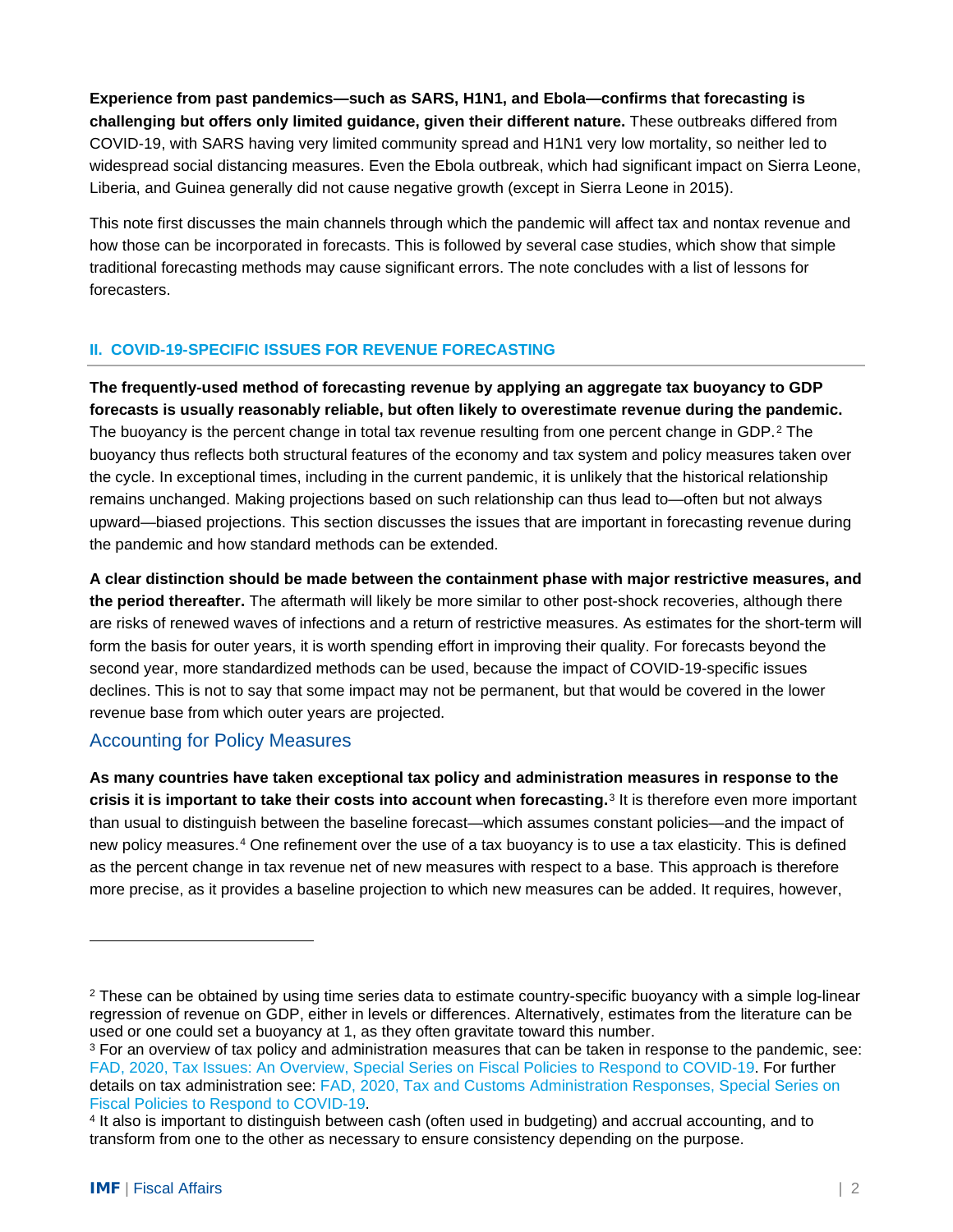that policy changes, including in the past, are known and quantifiable. Even if past measures and hence elasticities are unknown and hence only a buoyancy can be used, the current year forecast should still be adjusted for some of the COVID-19-specific measures, because those are often unusual in size or nature and hence not covered by buoyancy estimates.

## Asymmetric Impact of the Shock by Business Sector and Size

**As tax burdens and elasticities vary by sector, the unusually large change in the sectoral composition of GDP will have a profound impact on revenue.** It is normal that sectors perform differently over the cycle, but this asymmetry is much greater during the current pandemic. For instance, the hospitality and transportation sectors are in significant decline and some subsectors, such as passenger aviation or gastronomy in complete shutdown in many countries. Other sectors, such as agriculture are much less affected or less relevant as paying little tax, and yet others, such as telecommunications and retail sectors reliant on delivery, may thrive. Using sector-specific estimates therefore improves the forecast quality. Depending on how highly taxed are the sectors most affected by the pandemic, more or less revenue will be at stake.

**Businesses of different sizes could also be exposed differently, and experiences of large taxpayers can be especially important for revenue projections.** Small businesses are less likely to be diversified into more than one sector. Size-specific elasticity estimates are probably less relevant than sector specific ones (and often not available), but would still provide an improvement over aggregate ones, where no sectoral data are available. In many countries tax receipts are dominated by a few large taxpayers and engagement with them can provide timely and likely more reliable information than historical relationships on expected receipts.

### Different Impact Across Tax Bases

**As the impact of the pandemic differs across tax bases, it is even more important than normally to forecast all major taxes separately.** It is natural for tax revenue to differ by tax bases over the cycle, with, for example, profit-based taxes, such as the corporate income tax, much more volatile, than consumption or property-based taxes.[5](#page-2-0) But these effects may be larger and different in this pandemic, with consumption tax revenue—normally relatively stable—strongly affected by social distancing measures. Some tax bases, such as those for air passenger duty or hotel room taxes, may even collapse (and while possibly insignificant in the aggregate, they may be important for the beneficiary of their revenue, such as municipalities). The performance

of customs duties will depend on how the crisis affects trade and can change rapidly in case of exchange rate adiustments.

# **Nonlinearities**

**Tax revenue is unlikely to have a consistently linear or log-linear relationship with tax bases.** The reasons include, for example, the progressivity of most personal income tax systems, which implies that tax revenue rises more than proportionally with income. In the case of the corporate income tax, headline rates are typically flat, but revenue is still likely to behave nonlinearly, because of the asymmetric treatment of losses, exemptions, and tax base



<span id="page-2-0"></span><sup>5</sup> For tax-specific elasticities, see: [Dudine and Jalles, 2017, "How Buoyant is the Tax System? New Evidence](https://www.imf.org/%7E/media/Files/Publications/WP/wp1704.ashx)  [from a Large Heterogeneous Panel," IMF Working Paper, No. 17/4.](https://www.imf.org/%7E/media/Files/Publications/WP/wp1704.ashx)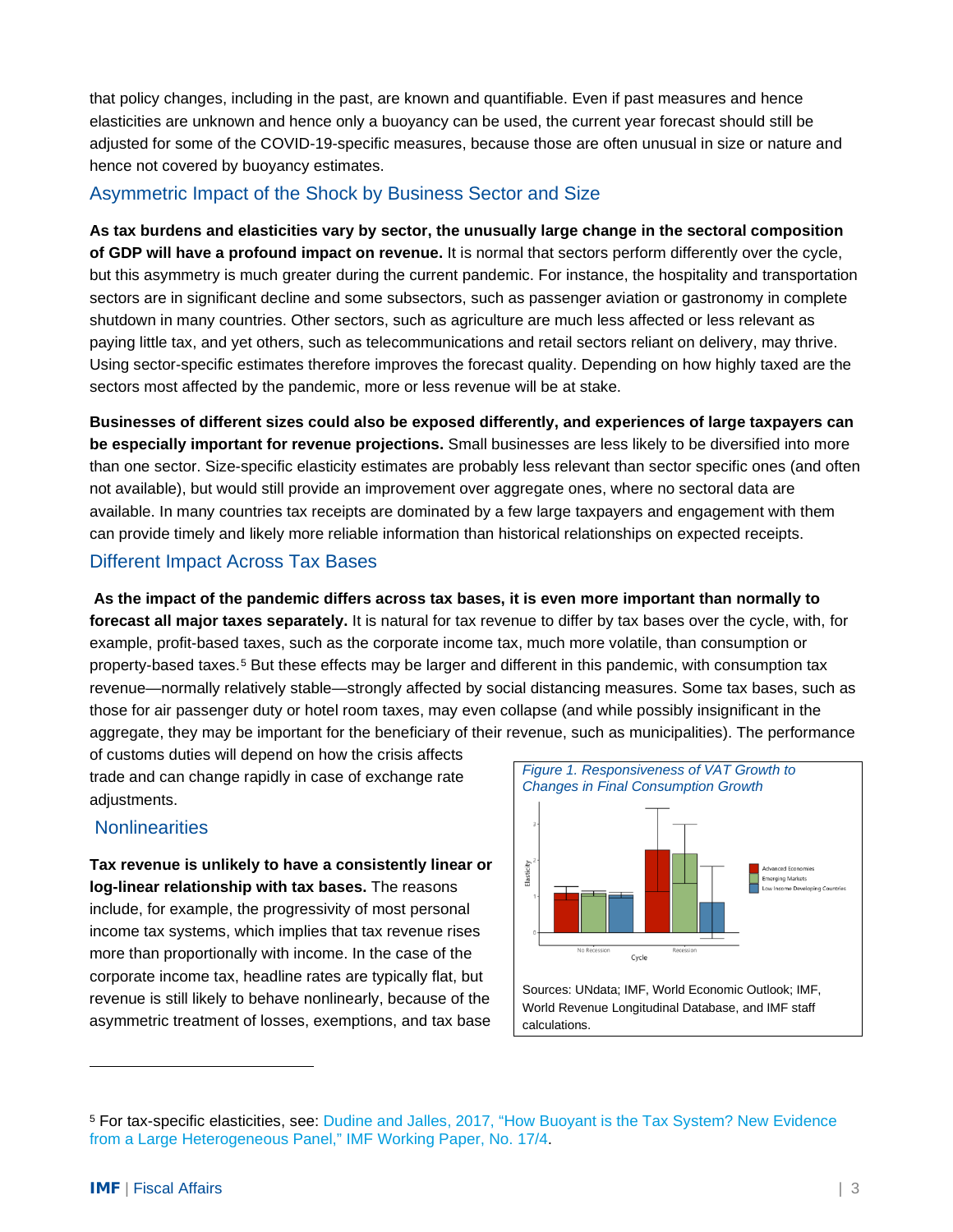definitions. For instance, generous deductions, such as accelerated depreciation, have a fixed value and therefore reduce small profits proportionally more than large profits.

**At a minimum, forecasts can be improved by using elasticities obtained from past recession episodes rather than averaged over all stages of the cycle.** For VAT, for example, IMF staff estimated much greater elasticities for recessions, although it also depends on the income level of a country (Figure 1). Using elasticities from a similar cyclical position would still miss out any effect that is specific to the current crisis, but at least it would reflect some of the effects common to all cyclical downturns.

**Where available, further insights can be gained from micro-data, such as firm-specific data.** While resource intensive, this allows more precise modelling of the actual shocks hitting different individuals or firms taking into account the specific features of the tax system in a given country.

# Commodity Price Effects

**The sharp decline in many commodity prices, including crude oil, will have a profound impact on revenue for countries that are substantial producers.**[6](#page-3-0) These price declines are certainly driven by many factors rather than only or mainly the pandemic. Even for the part resulting from the pandemic, the effect of the price drop is in principle no different than in other times of low commodity prices—although it is exceptionally large—but it certainly means that resource and nonresource revenue should be forecast separately.

# **Compliance**

**The crisis will hamper administrations' ability to collect taxes and may affect taxpayer compliance.** Analysis of the impact of the financial crisis<sup>[7](#page-3-1)</sup> found that taxpayer compliance tends to decline during an economic downturn but recovers quickly thereafter. This indicates a cash-based compliance effect rather than a more persistent change in taxpayer behavior. In the current crisis, revenue will most certainly be affected as countries delay filing or payment dates, either to support taxpayer cashflow or—where filing still takes place in person—to allow for social distancing. It is therefore important to be aware of the collection mechanisms in place, and their potential impact on revenue.

# High Frequency Data and Cross-Country Experiences

**Given the high uncertainty surrounding tax forecasts, it is useful to closely examine high frequency data on collections and to adapt forecasts in light of any differences with previous projections.** Given that countries are in different stages of the spread of the virus and the countermeasures, insights can also be gained from those countries that are similar in structure but ahead in terms of the pandemic. Similarly, information from taxes with rapid collection, such as VAT, can help in making projections for those with later collection, such as the corporate income tax, though of course after making adjustments for the differences in tax bases.

#### **III. ILLUSTRATIVE EXAMPLES**

**This section provides some examples of how the methods discussed above can be used to improve forecasts compared to a simple buoyancy approach.** The selection of countries was made to achieve broad

<span id="page-3-0"></span><sup>6</sup> See also Baunsgaard and others, 2020, "Natural Resource Fiscal Regimes: Tax Policy Response." Special Series on Fiscal Policies to Respond to COVID-19.

<span id="page-3-1"></span><sup>7</sup> [IMF, 2015, Current Challenges in Revenue Mobilization -](https://www.imf.org/%7E/media/Websites/IMF/imported-full-text-pdf/external/np/pp/eng/2015/_020215a.ashx) Improving Tax Compliance, Policy Paper.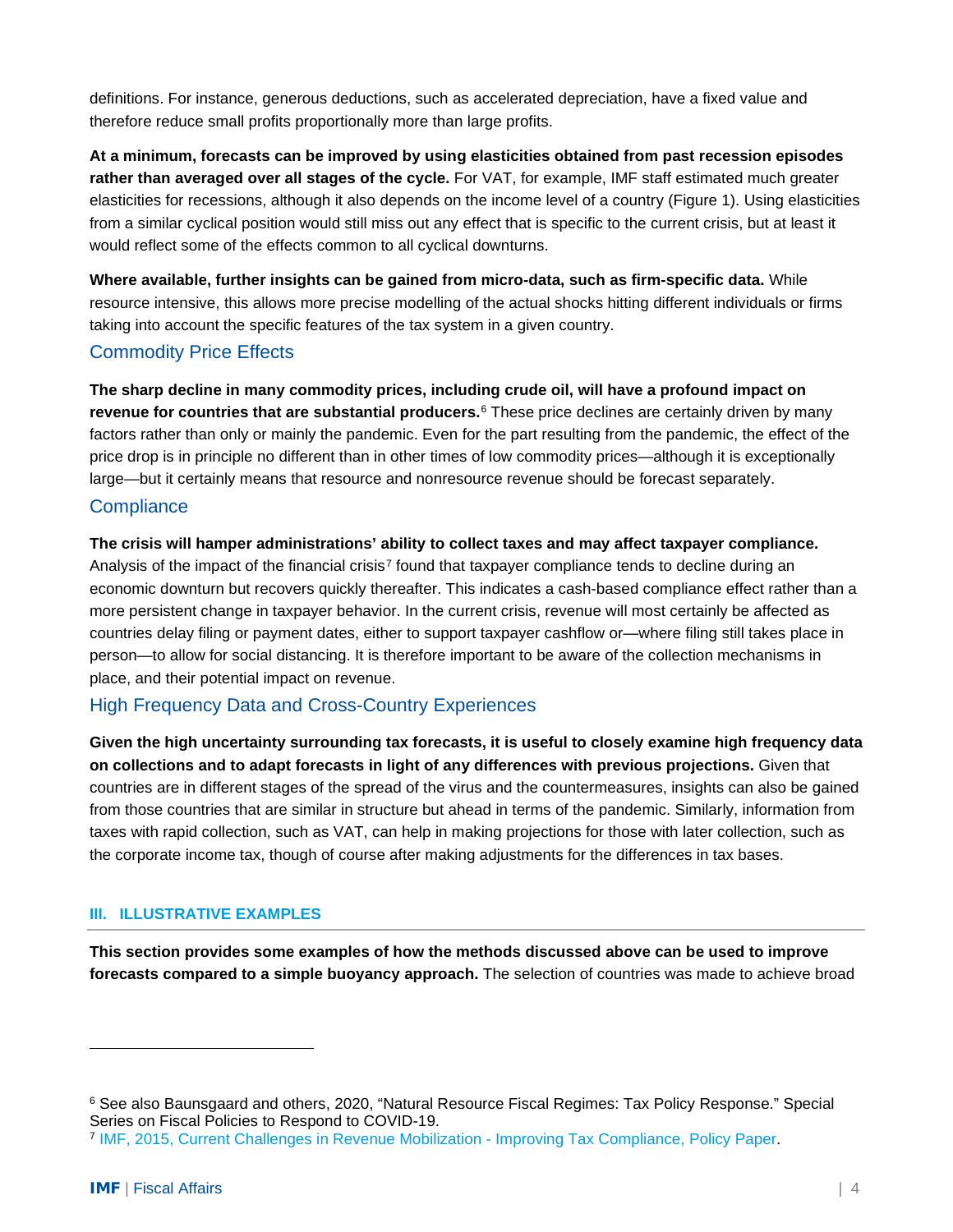coverage across key country characteristics—such as income level, region, and dependency on natural resources—while also reflecting readily available data.

#### Sectoral and Tax-Specific Breakdowns—Somalia

**Using sector and tax-specific revenue forecasting methods almost doubles the decline in revenue forecasts compared to a standard buoyancy approach in Somalia.** Somalia is a low-income country with a tax system that is heavily dependent on international trade taxes (69 percent of revenue) and taxes on goods and services (16 percent). The key sectors contributing to revenue—aviation, construction, energy, telecommunications and retail trading—are likely to be affected very differently by COVID-19, and projections should therefore be sector specific. While first quarter collection data from customs and tax administration are still in line with past trends, it would be misleading to ignore sector-specific information for the following quarters. Notably, given the closure of airports and facilities in the hospitality industry, related sales tax revenue has been projected to decline by 80 percent, while revenue declines in the telecommunication sector are limited. The forecast also differentiates by type of tax, with trade taxes declining in some areas (e.g., construction material imports from China), while the corporate income tax is largely unchanged in 2020, because current payments reflect the previous year's profits outcome, with some decline only due to expected deterioration in payment discipline. (The 2021 payments will of course therefore be lower, based on 2020 profits). Overall this sector and tax-specific revenue forecasting approach results in a 23 percent decline in revenue for 2020 relative to a 14 percent decline that would have been implied by using the standard buoyancy on GDP.

#### Microsimulations to Refine Corporate Income Tax Forecasts—Rwanda

**Given a shock concentrated on a few sectors, a sectoral breakdown would already allow more precise revenue forecasts.** The brunt of the pandemic in Rwanda is felt by its tourism and mining sectors. Tourism is affected by travel restrictions and social distancing, with all borders in Rwanda closed, whilst a slowdown in the importation of intermediary and capital goods (particularly from China) has affected mining.

**A company-specific microsimulation model for Rwanda reveals revenue losses of almost twice the amount expected under a macroeconomic buoyancy estimate.** For each firm, the expected tax liability during the pandemic is estimated using a microsimulation model (Table 1).<sup>[8](#page-4-0)</sup> In line with WEO projections, turnover in the accommodation and restaurant sector, which contributes 3 percent to total corporate income tax revenue, is expected to contract by 10 percent compared to a situation without the pandemic. Firms in this sector are assumed to reduce variable expenses by 10 percent in response, but do not adjust their fixed costs, given the unexpected nature of the shock. The relatively low share of variable costs for accommodation and restaurants lead to a larger reduction in their profit and hence a disproportional reduction in tax revenue (21 percent). In comparison, the revenue reduction in administrative services of 3.6 percent, which has a high share of variable costs, is in line with the reduction in turnover of 3.2 percent. Overall, for the current scale of the pandemic, a 3.2 percent reduction in aggregate output/turnover from the pre-COVID-19 baseline is expected to lead to a 6.5 percent reduction in corporate income tax revenue. A much deeper slowdown, in which aggregate output is assumed to be reduced by 14 percent, would lead to a 24 percent reduction in revenue. In contrast during periods of normal economic activity, where firms are able to adjust their fixed costs, the microsimulation model yields a buoyancy of 1.1, consistent with buoyancies estimated using macroeconomic aggregates.

<span id="page-4-0"></span><sup>&</sup>lt;sup>8</sup> The model utilizes administrative level data and an industry survey which allows identifying the economic sector, sales, variable expenses and fixed expenses at the firm-level. Fixed costs include depreciation, rents and interest payments.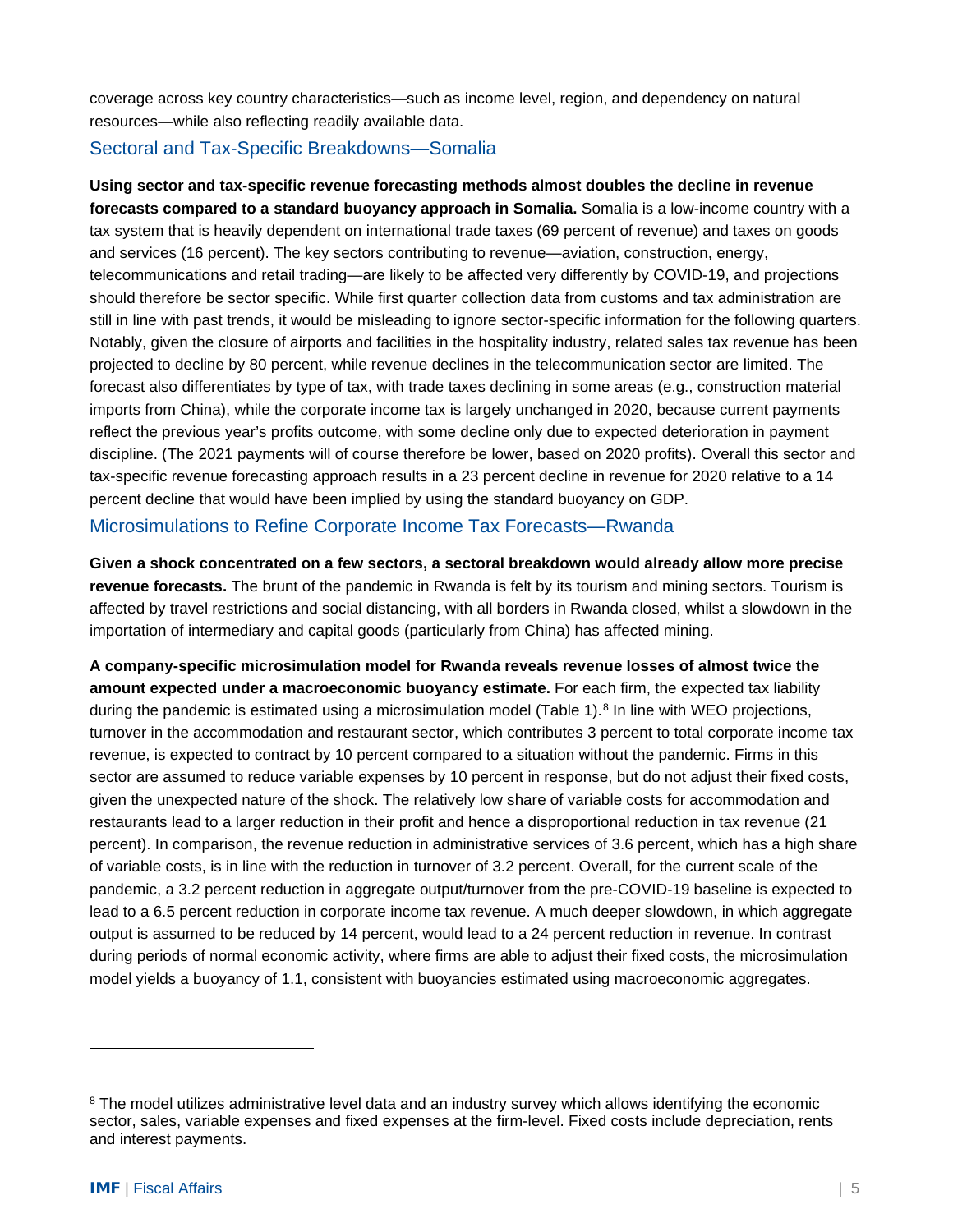|                                    | Variable   | Share of tax |              |          |                 |          |
|------------------------------------|------------|--------------|--------------|----------|-----------------|----------|
|                                    | cost share | revenue      | Pandemic     |          | Deeper slowdown |          |
|                                    |            |              | Tax revenue  |          | Tax revenue     |          |
|                                    |            |              | Output shock | effect   | Output shock    | effect   |
| Agriculture                        | 100%       | 0.8%         | $-2.2%$      | $-3.9%$  | $-9.9%$         | $-15.4%$ |
| Mining and quarrying               | 88%        | 0.3%         | $-12.8%$     | $-37.3%$ | $-57.3%$        | $-95.9%$ |
| Manufacturing                      | 80%        | 9.2%         | $-2.9%$      | $-8.2%$  | $-13.0%$        | $-33.8%$ |
| Electricity                        | 97%        | 0.1%         | $-3.3%$      | $-4.1%$  | $-14.8%$        | $-18.0%$ |
| Water supply                       | 90%        | 0.2%         | $-3.3%$      | $-7.2%$  | $-14.8%$        | $-27.2%$ |
| Construction                       | 98%        | 6.4%         | $-8.0%$      | $-11.9%$ | $-35.8%$        | $-18.7%$ |
| Wholesale and retail trade         | 75%        | 15.1%        | $-3.2%$      | $-6.8%$  | $-14.3%$        | $-26.0%$ |
| Transportation and storage         | 75%        | 3.9%         | $-6.0%$      | $-11.9%$ | $-26.9%$        | $-40.4%$ |
| Accommodation and restaurants      | 83%        | 2.9%         | $-10.0%$     | $-21.2%$ | $-44.8%$        | $-72.2%$ |
| Information and communication      | 76%        | 9.5%         | $-3.3%$      | $-6.6%$  | $-14.8%$        | $-29.1%$ |
| Financial and insurance activities | 83%        | 41.8%        | $-3.0%$      | $-3.9%$  | $-13.4%$        | $-17.4%$ |
| Real estate activities             | 33%        | 0.8%         | 0.0%         | 0.0%     | 0.0%            | 0.0%     |
| Professional services              | 89%        | 2.2%         | $-3.2%$      | $-4.4%$  | $-14.3%$        | $-18.7%$ |
| Administrative services            | 95%        | 3.1%         | $-3.2%$      | $-3.6%$  | $-14.3%$        | $-14.2%$ |
| Public administration              | 0%         | 0.1%         | 0.0%         | 0.0%     | 0.0%            | 0.0%     |
| Education                          | 91%        | 1.1%         | 2.3%         | 2.1%     | 10.3%           | 11.4%    |
| Health and social work             | 98%        | 0.5%         | 2.3%         | 4.4%     | 10.3%           | 20.1%    |
| Other services                     | 80%        | 0.2%         | $-6.5%$      | $-30.1%$ | $-29.1%$        | $-68.8%$ |
| Total                              |            |              | $-3.2%$      | $-6.5%$  | $-14.3%$        | $-24.0%$ |

#### *Table 1. Effects of Pandemic on Corporate Income Tax Revenue (percent deviation from baseline)*

Source: IMF staff estimates based on data from Rwandan authorities.

# Microsimulations to Refine Corporate and Personal Income Tax Forecasts—Dominica

**While the typical sectors are affected in Dominica, once company-specific tax regimes are taken into account, the revenue impact is very different.** As a result of generous corporate income tax holidays and other preferential treatment for the tourism sector, transportation, hotels, rentals and other services contributed only 5 percent of total corporate income tax revenue [\(Figure 2\)](#page-5-0) even though the sector contributes 20 percent of GDP. Using tax return data, the tax consequences of a 40 percent decline in turnover in the tourism and retail/wholesale sectors, as well as more modest declines of 0-10 percent in other sectors are calculated. In aggregate terms, turnover is forecast to decline by 15 percent, with corporate tax revenue down 20 percent—implying that the aggregate elasticity is much lower than in the Rwandan example. Without information on the

<span id="page-5-0"></span>

generous tax provisions applying to the affected firms, and which therefore pay little tax both before and after the crisis, revenue estimates would likely be biased, although in this case downward.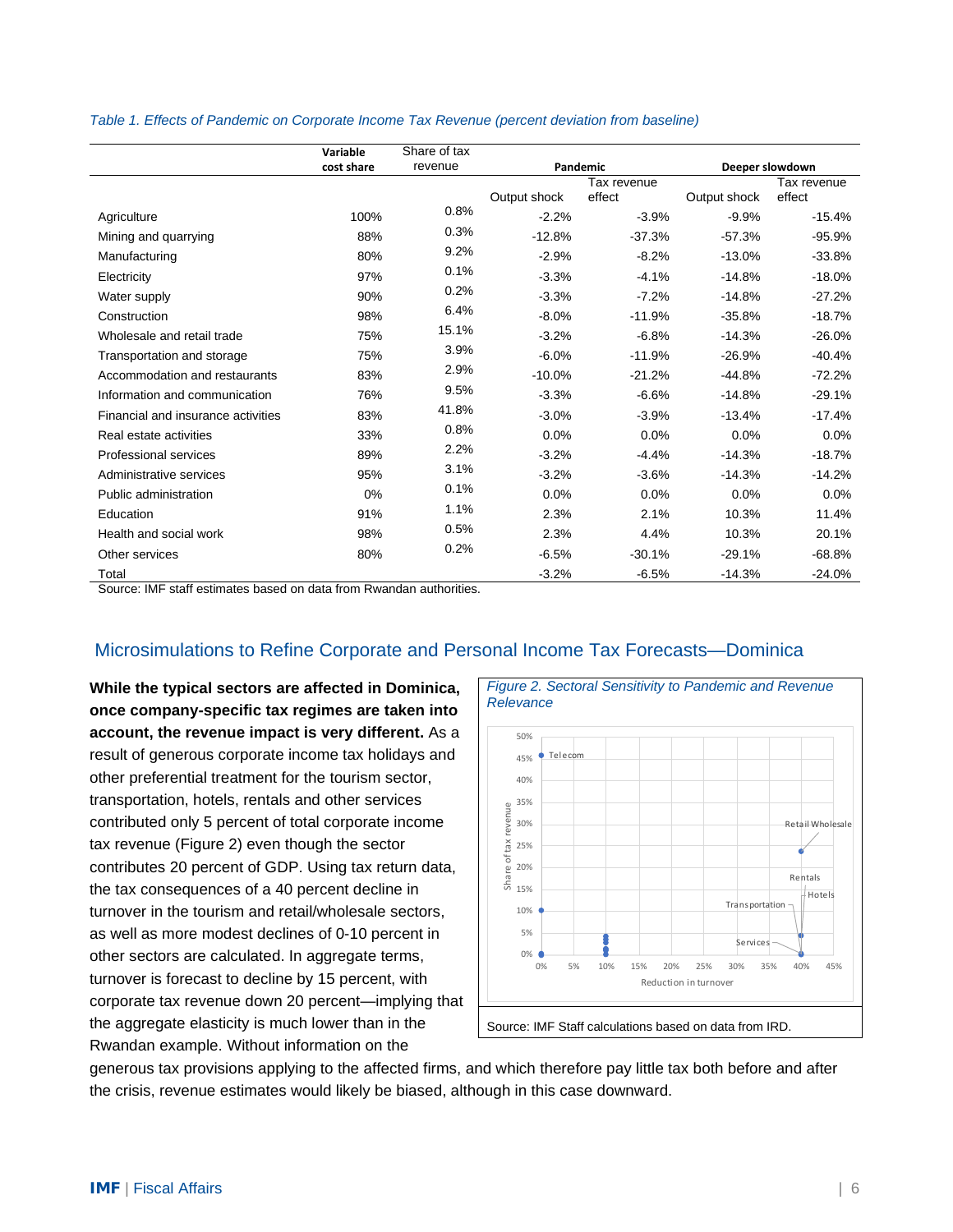**With loss of employment income concentrated among low-income earners, the impact on the personal income tax forecasts is also more muted than what would have been assumed from the decline in aggregate incomes.** The hotel and restaurant industry feature a relatively low average wages (ECD 9,000) at around half the economy wide average and below one third of the tax-free threshold (ECD 30,000). As a result, wage losses in this sector have very limited revenue consequences. As personal income tax returns do not specify the sector, a forecast was performed assuming that individuals are differentially affected depending on their income level, which proxies for the nature of their specific jobs:<sup>[9](#page-6-1)</sup> those earning below ECD 45,000 face a 40 percent reduction in their income; those earning up to ECD 70,000 have a 10 percent reduction in income, and those earning above that level (top 12 percent of taxpayers) have no change in income. Under this scenario, taxable income falls by 20 percent whilst PIT revenue falls by 16 percent. In contrast, with a uniform 20 percent reduction in taxable income, revenue would fall by 42 percent, because around 19 percent of total taxable income would fall below the tax-free threshold. So, in this case simple forecasting methods would have under-, rather than overestimated, revenue.

# High Frequency Revenue Data—United States

**The daily revenue data published by the United States already show a COVID-19 impact.** The United States publishes daily revenue data on a cash-flow bases with a lag of a few days. While subject to significant noise and complex seasonality, the COVID-19 impact can already be spotted. [Figure 3](#page-6-0) shows the decline in daily collections since the first COVID-19 death (the dashed red lines show the simple average before and after). Similar statistics on VAT collection for European and Latin American countries are available with lags of 1 to 3 months, so by the end of April and May, the first figures covering the Covid-19 period will be public and could provide further insights—while revenue authorities may see some internal data even earlier.<sup>[10](#page-6-2)</sup>

# Petroleum Sector Revenue Forecast—Ghana

<span id="page-6-0"></span>

**For countries that depend on natural resource revenue, a project-level or sector-wide revenue forecasting model provides a more refined estimate of the impact of lower commodity prices during the crisis.** A revenue model also facilitates preparing alternative scenarios under different price forecasts. An example is the petroleum sector fiscal model for Ghana prepared by FAD, which reflects both the timing of

<span id="page-6-1"></span><sup>9</sup> This assumption is consistent with evidence in other countries. For example, based on evidence from the American Time Use survey, around 9 percent of workers who had earnings in the lowest 25th percentile can work from home, compared with 62 percent of workers in the highest 25th percentile. Full-time workers were twice as likely as part-time workers to be able to work from home, thus facing a much smaller risk of unemployment jobs if needed to be physically away from their official workplace.

<span id="page-6-2"></span><sup>10</sup> For other examples on the use high frequency fiscal data, see: F. Misch, B. Olden, M. Poplawski-Ribeiro and L. Kejji (2017), Nowcashing: Using Daily Fiscal Data for Real-Time Macroeconomic Analysis, IMF Working Paper No. WP/17/227.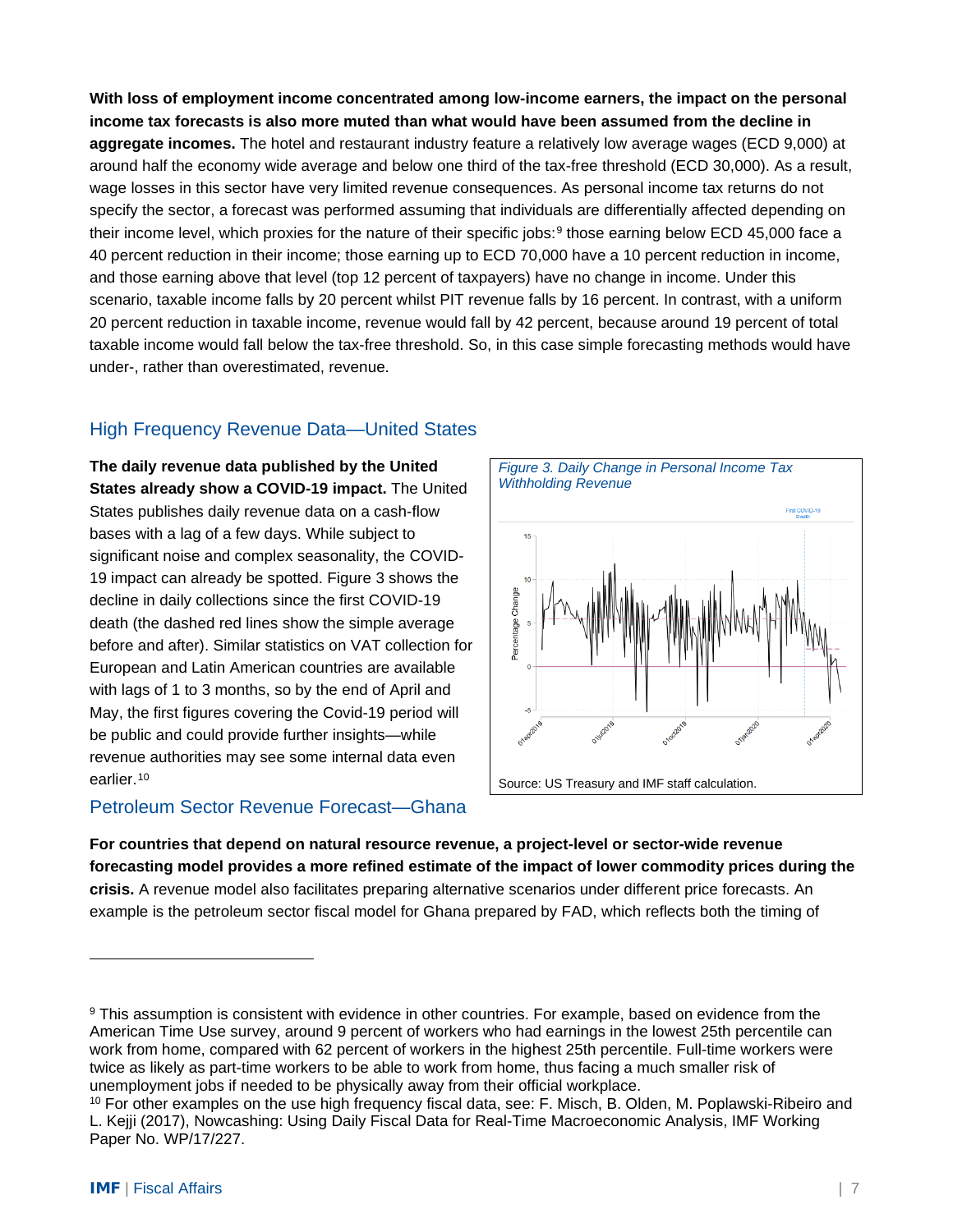investment and production across three oil fields and differences in the price elasticities of the main fiscal instruments. Before the recent oil price collapse, petroleum revenue was forecast at \$1.5 billion in 2020 or 2 percent of GDP.[11](#page-7-0) After the significant decline in oil prices in 2020, petroleum revenue could fall by 60 percent (\$880 million).<sup>[12](#page-7-1)</sup> The revenue price elasticity in the petroleum fiscal regime at 1.2 is high, reflecting that the corporate income tax is more sensitive to changes in oil prices than the royalty (with price elasticities of 1.7 and 1.0, respectively). There are other impacts on the sector. For example, due to the uncertainty about future prices, investors have decided to postpone the investment decision for a new oil field, which will impact the potential petroleum revenue during the post-crisis economic recovery.



#### *Figure 4. Ghana Petroleum Sector Revenue: FARI Fiscal Simulation*

includes revenue transferred to the petroleum savings funds). The realized net benefits from state equity participation will actually be lower as the *gross estimates here do no include financing cost associated with the equity participation.*

#### **IV. LESSONS FOR FORECASTERS**

**The most appropriate revenue forecasting strategy will depend on the country—and in practice on data availability.** It seems clear that the most common forecasting approach—the use of an aggregate tax buoyancy—is now likely to lead to biased results. This bias will often—but not always—lead to overestimation of revenue. The strategies discussed in this note can improve forecasts and rather than picking one, they can be combined. For example, in a sectoral breakdown, for sectors that are not directly affected, a standard approach could still work, while in directly affected sectors, it would be better to replace elasticities estimated from past data by a judgmental value based on available information for that sector. More generally, forecasters may need to make (prudent) use of subjective adjustments to account for events which are likely to materialize, and which could be expected to impact revenue, but are not captured by the model (such as an increase or drop in

<span id="page-7-0"></span><sup>&</sup>lt;sup>11</sup> This is an application of the Fiscal Analysis of Resource Industries (FARI) methodology. See https://www.imf.org/external/np/fad/fari/.

<span id="page-7-1"></span><sup>&</sup>lt;sup>12</sup> There is also a risk that petroleum production may be impacted by the introduction of temporary public health related restrictions.